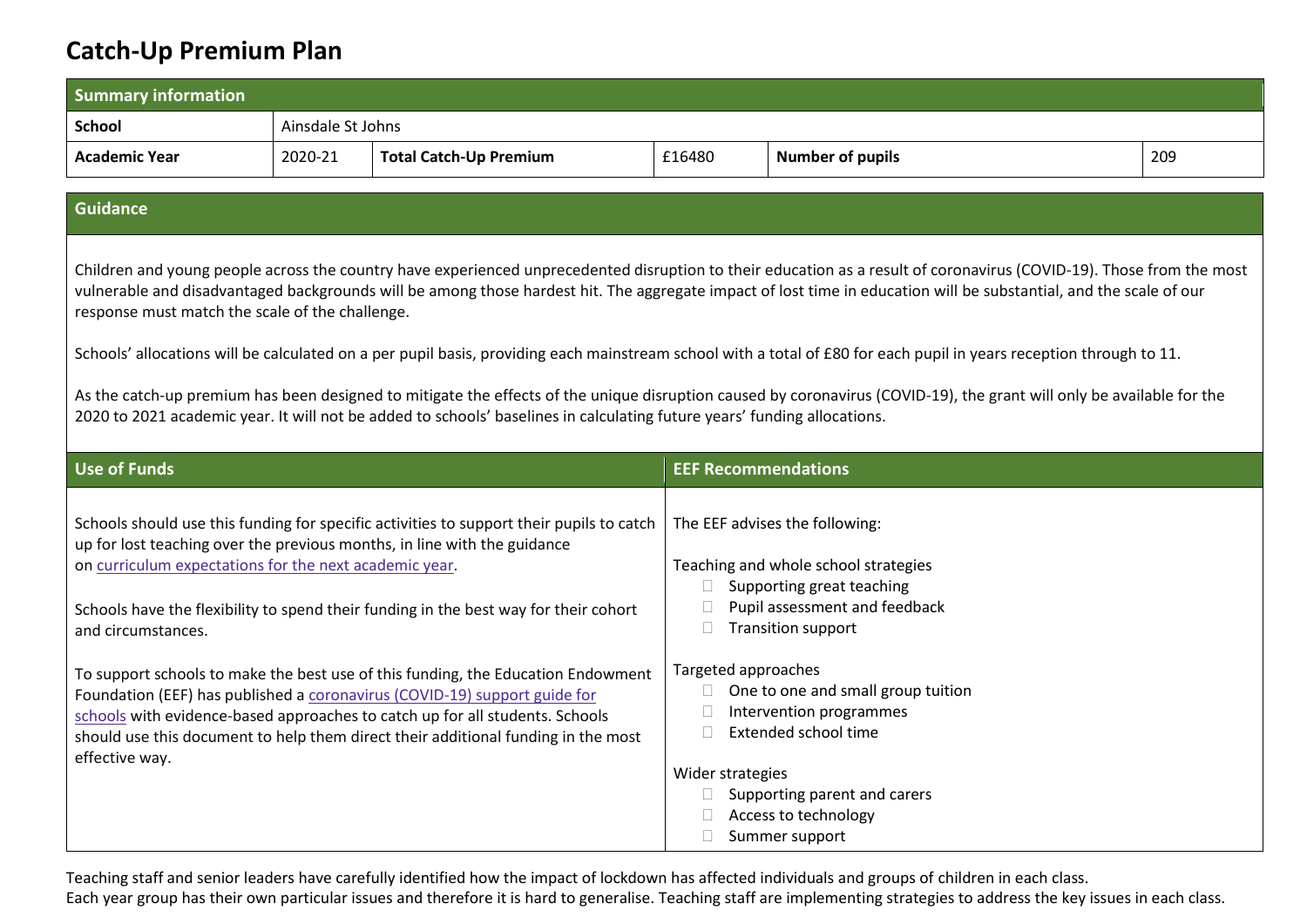We have identified key issues that are evident across the school.

|                                                      | Identified impact of lockdown - Core areas - knowledge - skills - confidence.                                                                                                                                                                                                                                                                                                                                                                                                                                                                                                                                                                                                                                                                                                                                                                                                                                                                                                                                                                                       |
|------------------------------------------------------|---------------------------------------------------------------------------------------------------------------------------------------------------------------------------------------------------------------------------------------------------------------------------------------------------------------------------------------------------------------------------------------------------------------------------------------------------------------------------------------------------------------------------------------------------------------------------------------------------------------------------------------------------------------------------------------------------------------------------------------------------------------------------------------------------------------------------------------------------------------------------------------------------------------------------------------------------------------------------------------------------------------------------------------------------------------------|
| <b>Maths</b>                                         | Knowledge - Children appear to have retained an understanding of place value and the basic skills of addition and subtraction. However, they are struggling<br>in more complex areas of multiplication and division.<br>Topics that are covered later in the year - those not taught by teachers last year- such as fractions will need additional time and careful planning.<br>Number fluency is a weakness - children have forgotten basic number facts and tables facts. Children are struggling when having to switch between<br>contexts and different representations of mathematics.<br>Knowledge of basic mathematical vocabulary is not as strong as it was.<br>Confidence - Children have required or asked for additional support when tackling new concepts. They are over reliant on adult help and struggle to<br>demonstrate resilience when tackling problems.<br>Skills - Children in general have found it difficult to think deeply about mathematical ideas and struggle to discuss ideas in detail using accurate<br>mathematical vocabulary. |
| <b>Writing</b>                                       | Knowledge - We have noticed that the youngest children have 'forgotten' how to write particular sounds and construct sentences.<br>Older children have struggled to remember key vocabulary and grammar terms such as the eight parts of speech; how and when to use punctuation.<br>Extended writing tasks have had to be scaffolded.<br>Children have limited vocabulary when trying to express themselves.<br>Spelling skills are not as advanced as would be expected.<br>Skills - In younger children fine motor skills are not as advanced as they could be and letter formation is poor. Handwriting skills and presentation skills have<br>suffered. Children have forgotten the correct style and posture.<br>Confidence - The children lack the stamina (both physical and mental) to write extended pieces.                                                                                                                                                                                                                                              |
| <b>Reading</b>                                       | Knowledge - Having assessed the younger children it is evident in the main they are at least 4 months behind where they would be.<br>Progression through the Read Write Inc scheme halted in March - assessments in September have ensured children have been placed in new groups.<br>Some older children have needed extra work on comprehension, fluency and expression.<br>In some cases, particularly older children, we have needed to rekindle a love of reading.                                                                                                                                                                                                                                                                                                                                                                                                                                                                                                                                                                                            |
| Non-core<br><b>Routines</b><br>Pupil<br>dispositions | Clearly, children missed the 2020 Spring and Summer term curriculum leading to gaps in knowledge and understanding.<br>We are therefore offering a full range of foundation subjects. At the start of topics, it has been necessary to remind the children the key elements of the<br>subject eg reminding the children what Geography is.<br>Children have had to adjust to the new routines in school.<br>Some parents reported that the children were extremely tired by the end of the day.<br>We have noted that the gap has increased between those children who were extremely conscientious during lockdown and others who were less able to<br>complete home learning tasks.<br>Some children have been emotional when entering school - but once in class they have been fine.                                                                                                                                                                                                                                                                            |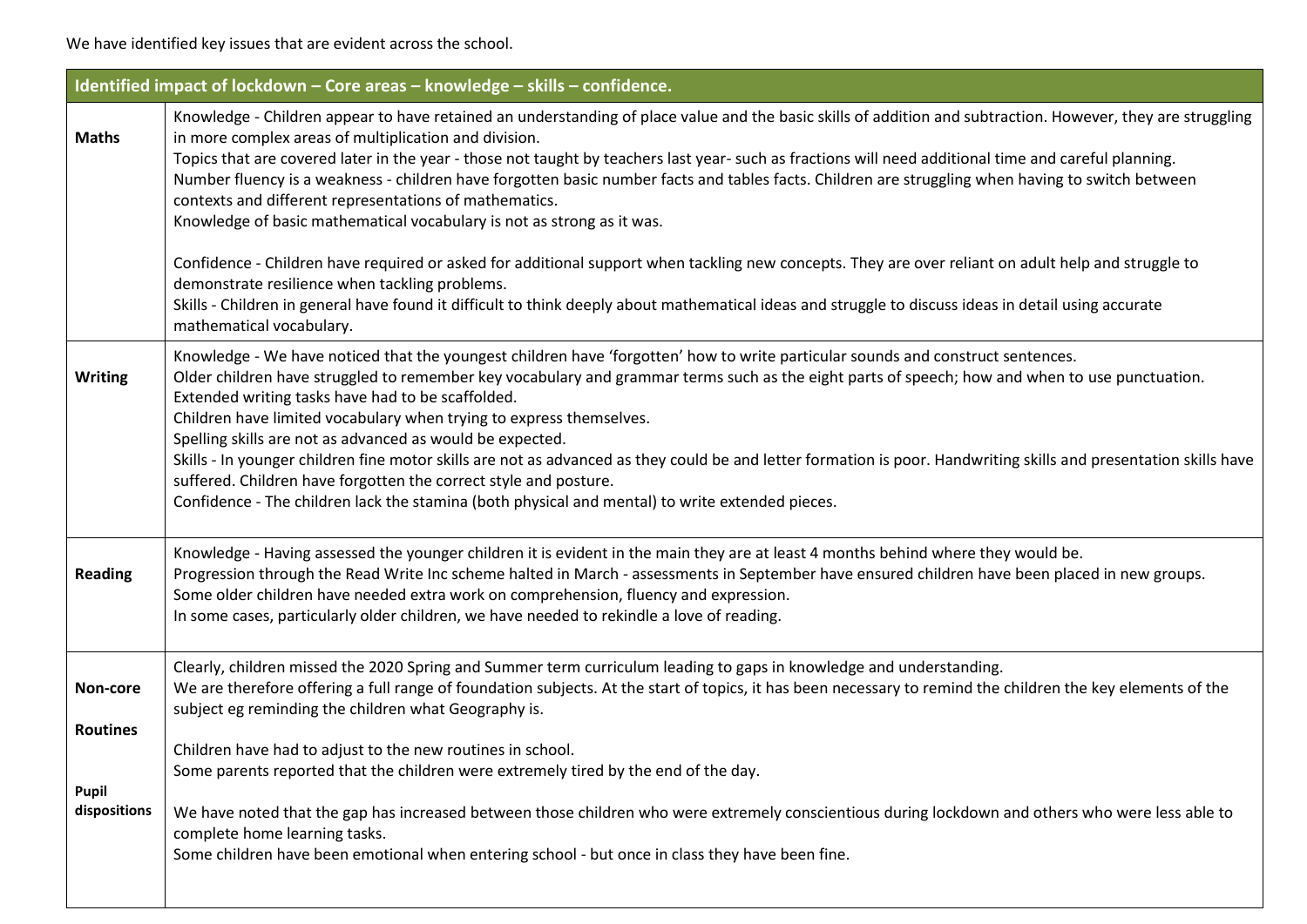| Behaviour has generally been good but we are noting that the children require additional reassurance and support when working on problem solving        |
|---------------------------------------------------------------------------------------------------------------------------------------------------------|
| exercises. Children are less independent. Younger children have not mastered basic skills; some children are over reliant on adult help when organising |
| themselves.                                                                                                                                             |
| Some children have had to be reminded to focus - they seem to have lost that work ethic they had prior to Covid.                                        |

Some children have lost physical capacity and their strength and stamina is not what it was.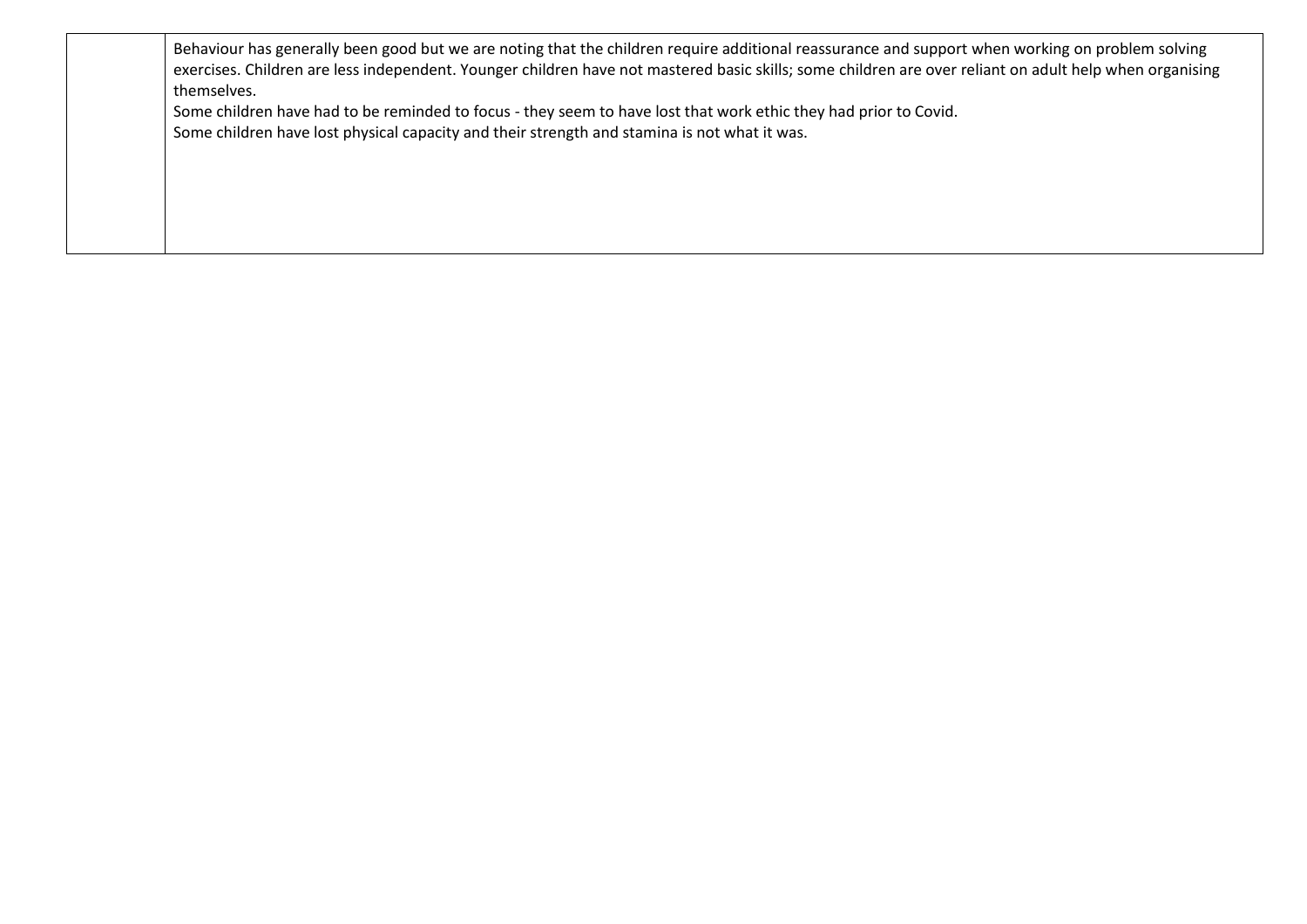## **Planned expenditure -** The headings below are grouped into the categories outlined in the Education Endowment Foundation's coronavirus support guide for schools)

| i. Teaching and whole-school strategies                                                                                                                                                                                                                                                                                                                                                                                                                                                                                                      |                                                                                                                                                                                                                                                                                                                                                                                                                                                                                                                                                                                                                                                                                                                                                                                                                                                                                                                                                                                                                                                                                                                                                                                                                                                                                                                                                                                                                                                                                                                                                                                                                                                                                                                                                                                                                                                                                                                                                                                                                                |                        |                      |                        |
|----------------------------------------------------------------------------------------------------------------------------------------------------------------------------------------------------------------------------------------------------------------------------------------------------------------------------------------------------------------------------------------------------------------------------------------------------------------------------------------------------------------------------------------------|--------------------------------------------------------------------------------------------------------------------------------------------------------------------------------------------------------------------------------------------------------------------------------------------------------------------------------------------------------------------------------------------------------------------------------------------------------------------------------------------------------------------------------------------------------------------------------------------------------------------------------------------------------------------------------------------------------------------------------------------------------------------------------------------------------------------------------------------------------------------------------------------------------------------------------------------------------------------------------------------------------------------------------------------------------------------------------------------------------------------------------------------------------------------------------------------------------------------------------------------------------------------------------------------------------------------------------------------------------------------------------------------------------------------------------------------------------------------------------------------------------------------------------------------------------------------------------------------------------------------------------------------------------------------------------------------------------------------------------------------------------------------------------------------------------------------------------------------------------------------------------------------------------------------------------------------------------------------------------------------------------------------------------|------------------------|----------------------|------------------------|
| Desired outcome and how they will be<br>measured.                                                                                                                                                                                                                                                                                                                                                                                                                                                                                            | Chosen approach and anticipated cost                                                                                                                                                                                                                                                                                                                                                                                                                                                                                                                                                                                                                                                                                                                                                                                                                                                                                                                                                                                                                                                                                                                                                                                                                                                                                                                                                                                                                                                                                                                                                                                                                                                                                                                                                                                                                                                                                                                                                                                           | Impact (once reviewed) | <b>Staff</b><br>lead | <b>Review</b><br>date? |
| Supporting great teaching:<br><b>EEF Recommendation</b><br>Prioritising high quality instruction in the classroom<br>setting has new-found logistical barriers, but the<br>principles of great teaching remain unchanged. Our<br>recent review of the evidence on 'Special<br><b>Educational Needs in Mainstream Schools' found</b><br>strong<br>evidence that explicit instruction, scaffolding,<br>flexible grouping and cognitive and metacognitive<br>strategies are key components of high-quality<br>teaching and learning for pupils. | Thinking School Approach Cost £2627/year over one year.(to<br>include support from Ged Murphy and Thinking Matters<br>membership)<br>Thinking Matters (TM) is at the forefront of developments in<br>evidence-informed approaches to learning and teaching.<br>The TM consultant (Ged Murphy) will work with school leadership<br>and teaching staff.<br>The TM's Consultant will provide advice and support as we seek to<br>develop independent thinkers and learners by creating a culture<br>where the common use of metacognitive tools and strategies are<br>consistently implemented across the whole school community.<br>We have the ambition to become a thinking school:<br>" an educational community in which all members share a<br>common commitment to giving regular, careful thought to<br>everything that takes place. This will involve both students and staff<br>learning how to think reflectively, critically and creatively and to<br>employing these skills and techniques in the co-construction of a<br>meaningful curriculum and associated activities. Successful<br>outcomes will be reflected in students across a wide range of<br>abilities demonstrating independent and cooperative learning skills,<br>high levels of achievement and both enjoyment and satisfaction in<br>learning. Benefits will also be shown in ways in which all members<br>of the community interact with and show consideration for each<br>other and in the positive psychological well-being of both students<br>and staff."<br>The work of TM is underpinned by the following general principles:<br>o Student-centred<br>Student-centred models are needed for improving thinking;<br>student-centred here means that metacognitive tools and<br>strategies are taught to and used fluently by students.<br>o Inclusive<br>There is an underlying belief that all students can think, that<br>thinking capacity can be improved and that all learners have innate<br>abilities to think in a variety of ways. |                        | PH<br>AH             | Feb 21                 |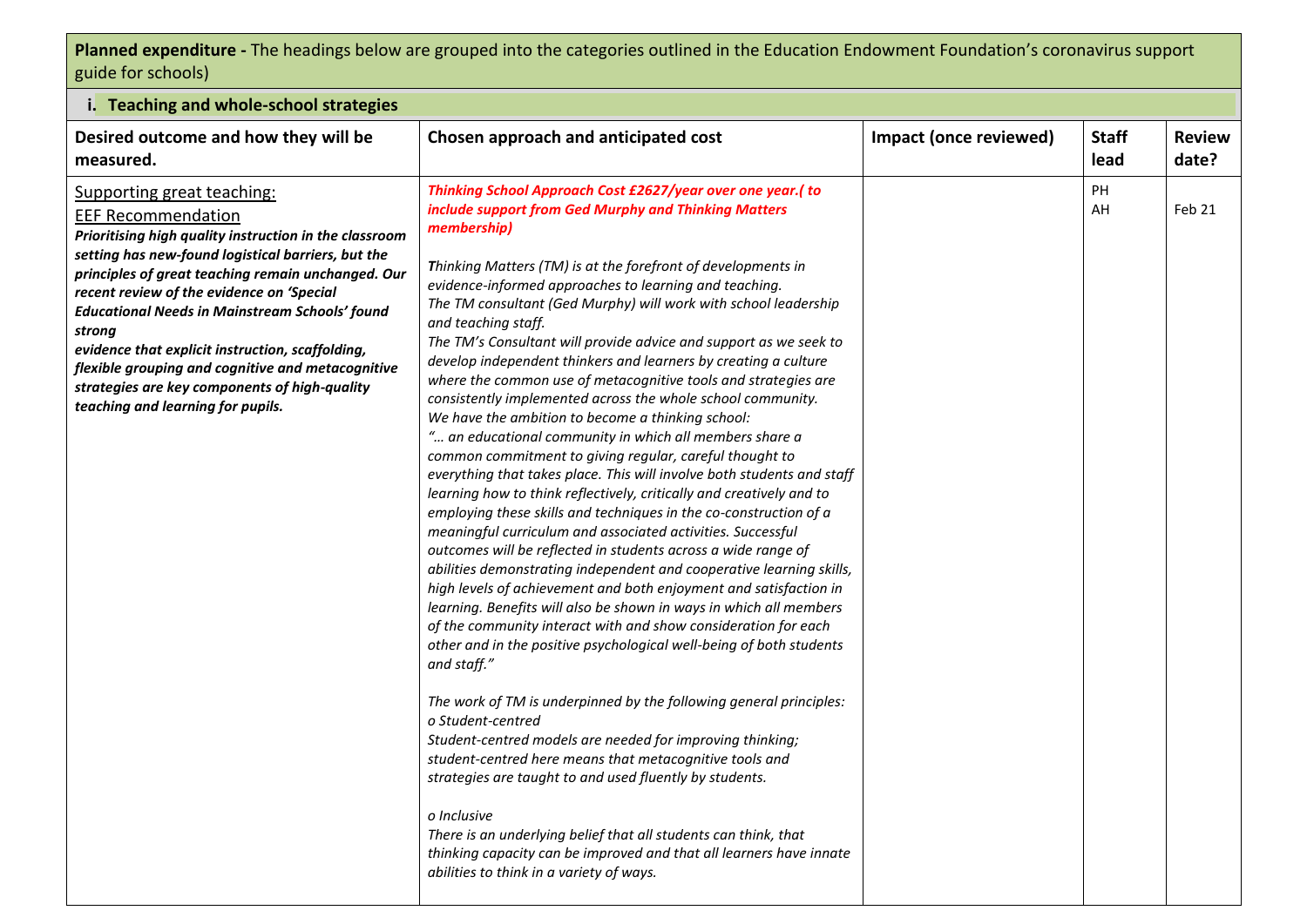| Having deep subject knowledge and a flexible<br>understanding of the content being taught is clearly<br>important.                                                                                                                                                                                                                                                          | o Evidence-informed<br>Educational practice and policy are established on a robust<br>evidence base of research and enquiry. o Progress-focused The<br>acquisition and development of metacognitive strategies and<br>intelligent learning behaviours leads to more effective learning if it<br>is integrated into content planning.<br>o Commitment of the whole school community to:<br>- use a common language of thinking and learning;<br>- make thinking and learning explicit;<br>- aspire to nurture independent thinkers and learners.<br>Subject leader support for the teachers in developing their subject<br>knowledge.<br>Providing time for subject leaders to further enhance and share<br>subject knowledge.<br>Specific SLP training in subject areas.<br>Staff Release Time Cost - 3 supply days at £202.58 per day, total<br>£607.74<br>Subject Leader support Time- 1 day of supply at £202.58<br>In Maths teachers are using NCETM and White Rose planning to<br>break down the sequence of learning into small connected steps<br>that gradually develop the concept. Teachers are pre teaching ideas<br>that would have been covered in the previous year.<br>In English, KS 1 teaching staff will focus specifically on the<br>systematic teaching of reading using the Read write Inc scheme.<br>KS 2 staff will focus on the teaching of reading skills through<br>specific guided reading sessions. |                       |  |
|-----------------------------------------------------------------------------------------------------------------------------------------------------------------------------------------------------------------------------------------------------------------------------------------------------------------------------------------------------------------------------|---------------------------------------------------------------------------------------------------------------------------------------------------------------------------------------------------------------------------------------------------------------------------------------------------------------------------------------------------------------------------------------------------------------------------------------------------------------------------------------------------------------------------------------------------------------------------------------------------------------------------------------------------------------------------------------------------------------------------------------------------------------------------------------------------------------------------------------------------------------------------------------------------------------------------------------------------------------------------------------------------------------------------------------------------------------------------------------------------------------------------------------------------------------------------------------------------------------------------------------------------------------------------------------------------------------------------------------------------------------------------------------------------------------------------------|-----------------------|--|
| Teaching assessment and feedback<br><b>EEF Recommendation</b><br>High-quality assessment is essential to great<br>teaching, helping us understand what pupils have (or<br>have not) learned. Targeted diagnostic assessments<br>can support teachers to monitor pupils' progress,<br>particularly as they re-establish classroom routines<br>and recover any learning loss. | NFER Costs Three terms of tests - Reading, Spag,<br>Maths, Total cost for NFER £1452<br>School will invest in and use NFER tests to ascertain which children<br>would benefit from further interventions.<br>Detailed diagnostic tests will inform whole class initiatives as well<br>as identifying certain children who need additional help.<br>In the Autumn term the children will complete the NFER tests from<br>the Summer term. Age standardised scores will be used as a<br>baseline.<br>In Maths White Rose termly and end of unit assessments are being<br>used to identify how well children have mastered the topics.                                                                                                                                                                                                                                                                                                                                                                                                                                                                                                                                                                                                                                                                                                                                                                                             | PH<br>KH<br><b>CH</b> |  |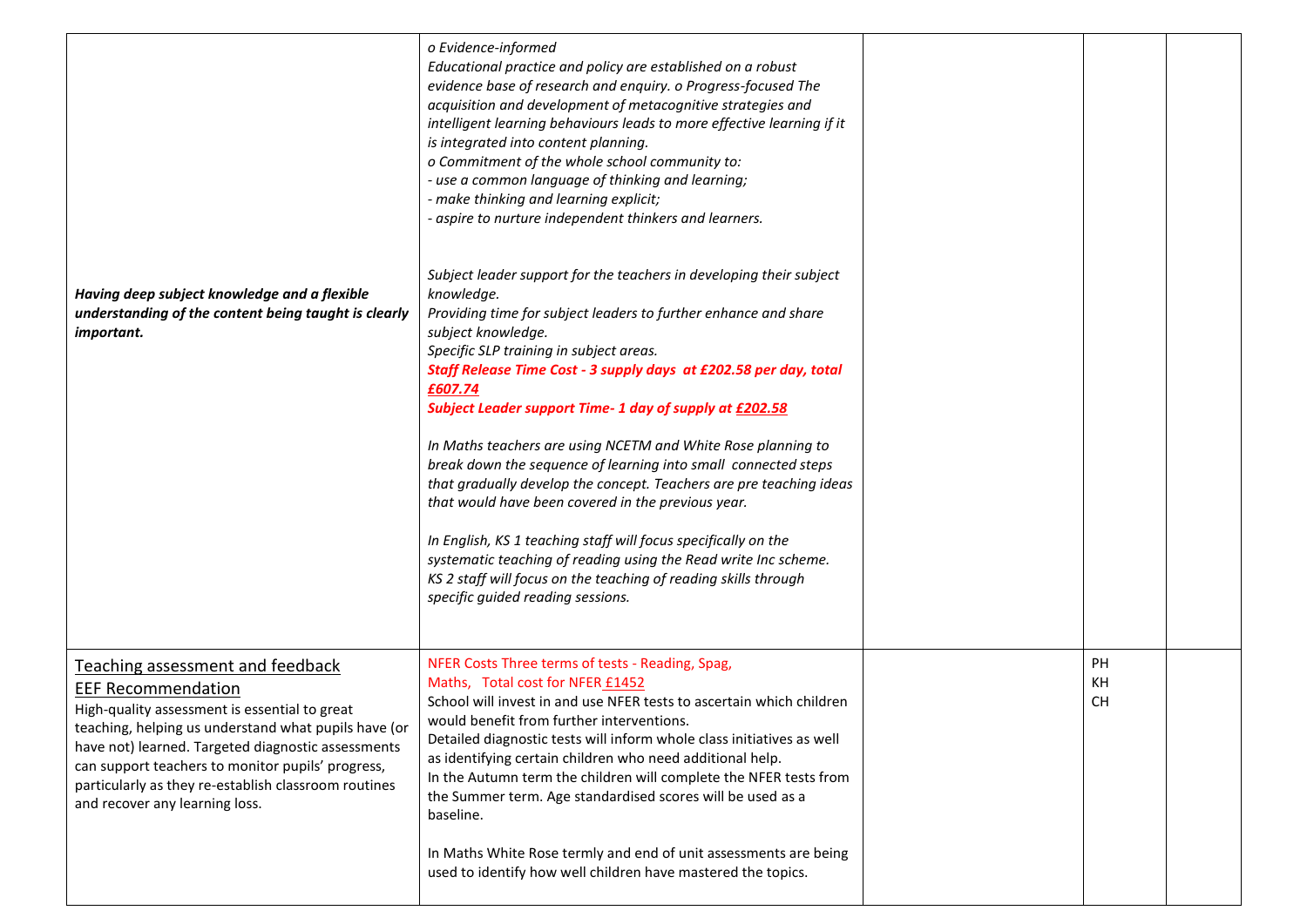| Schools may also consider how they assess pupils'<br>engagement with school and their well-being. This<br>may prove useful diagnostic information, whilst also<br>support establishing new habits and behavioural<br>routines.<br>Whole-school planning that focuses on high-quality<br>teaching requires the support factor of sustained<br>professional development.<br>Areas such as effective remote teaching<br>may need to be revisited in professional<br>development, thereby ensuring effective remote<br>curriculum provision should unplanned school<br>closures occur. | Class teachers will identify those children who appear to<br>have suffered most and who are struggling to re engage with<br>school. Effective diagnostic assessments such as the use of<br>verbal questions, short answer quizzes and multiple-choice<br>questions etc. will be used to precisely diagnose gaps and<br>help identify what learning has been forgotten due to<br>extended absence from the classroom and material that<br>hasn't been learnt properly.<br>Class teachers will access the DFE Ready To Progress<br>documents and the NCETM guidance/lessons linked to these<br>to plan a structured timetable which meets the needs of the<br>children. Staff will be mindful of the advice from the<br>NCETM's Primary Director, Debbie Morgan is: 'You can't<br>possibly teach everything. So prioritise core areas of<br>maths: those things that will make the most<br>difference.'<br>Pass Survey Costs £200<br>WE will use the PASS surveys to ascertain particular individual<br>issues and support children once we gain a clear understanding of<br>their attitudes to self, teachers, school attendance, their general<br>work ethic, learning capability, confidence in learning, their<br>behaviour, their motivation and will to persist.<br>The school will provide training for staff on the remote curriculum.<br>This will focus on an analysis of what is considered to be high<br>quality remote learning and what is best practice.<br>The school will devote time to mastering skills to support home<br>learning - the use of google classroom; recording and uploading<br>youtube videos.<br>There will be a focus on using the most effective procedures to<br>ensure the children are able to access learning in the event of a<br>whole school or class bubble having to work from home.<br>Additional equipment will be provided to those children who<br>cannot access the remote learning - google chromebooks and also<br>wifi routers. |           |        |  |
|------------------------------------------------------------------------------------------------------------------------------------------------------------------------------------------------------------------------------------------------------------------------------------------------------------------------------------------------------------------------------------------------------------------------------------------------------------------------------------------------------------------------------------------------------------------------------------|-------------------------------------------------------------------------------------------------------------------------------------------------------------------------------------------------------------------------------------------------------------------------------------------------------------------------------------------------------------------------------------------------------------------------------------------------------------------------------------------------------------------------------------------------------------------------------------------------------------------------------------------------------------------------------------------------------------------------------------------------------------------------------------------------------------------------------------------------------------------------------------------------------------------------------------------------------------------------------------------------------------------------------------------------------------------------------------------------------------------------------------------------------------------------------------------------------------------------------------------------------------------------------------------------------------------------------------------------------------------------------------------------------------------------------------------------------------------------------------------------------------------------------------------------------------------------------------------------------------------------------------------------------------------------------------------------------------------------------------------------------------------------------------------------------------------------------------------------------------------------------------------------------------------------------------------------------------------------------------|-----------|--------|--|
| <b>Transition support</b><br><b>EEF Recommendation</b>                                                                                                                                                                                                                                                                                                                                                                                                                                                                                                                             | Staff development time and additional time in the Summer and<br>Autumn terms will be devoted to an enhanced transition process.                                                                                                                                                                                                                                                                                                                                                                                                                                                                                                                                                                                                                                                                                                                                                                                                                                                                                                                                                                                                                                                                                                                                                                                                                                                                                                                                                                                                                                                                                                                                                                                                                                                                                                                                                                                                                                                     | All Staff | Oct 20 |  |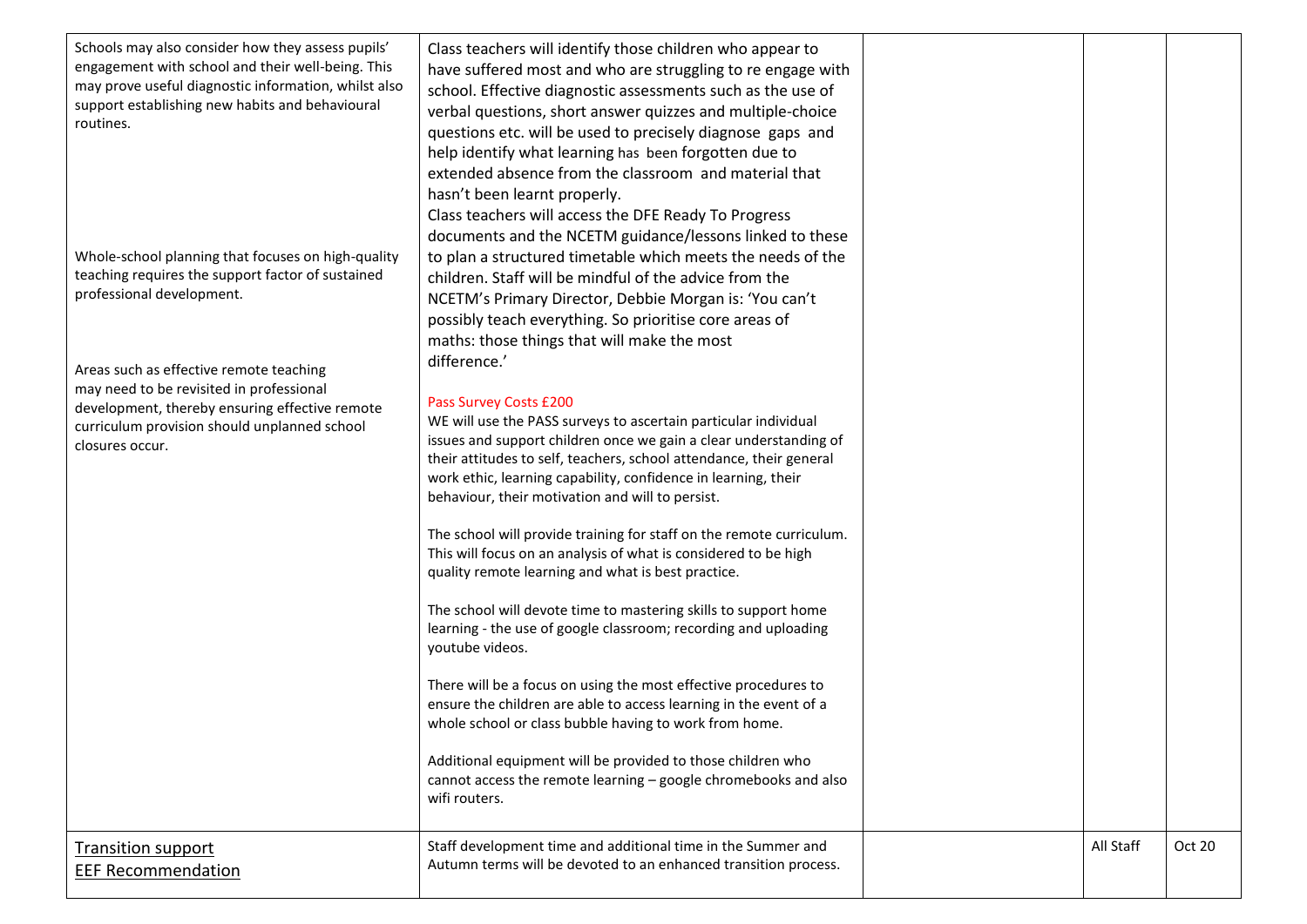| As most children will change teachers in September,<br>valuable transition information will need to be<br>supplemented with a sustained focus on supporting<br>and monitoring pupils' social, emotional and<br>behavioural needs. | This is particularly important for those children moving on to<br>secondary school and also those starting in Reception.<br>Time will be spent on providing zoom meetings for parents of the<br>Reception children and the children themselves so they are familiar<br>with their teachers, routines and expectations.<br>Class teachers will meet with previous class teachers to discuss<br>individuals. The Senco will meet with all class teachers to discuss<br>individuals, their particular needs, and support plans.<br>Individual Sen children will receive an enhanced transition and be<br>allowed to visit school prior to the Autumn term.<br>This is to be repeated following any lockdown through 2020-21<br>Teachers will work on establishing clear routines and outlining<br>expected behaviours. This will reassure all children and adults that<br>they will be safe and secure when attending school.<br>The school will devote additional time to supporting social and<br>emotional skills, liaising closely with parents and carers. The PSHE<br>scheme One Decision will support this.<br>Particular emphasis will be placed on supporting staff to deliver the<br>Recovery curriculum. This will focus on the ideas presented by<br>Barry Carpenter. Teachers will adopt a humane and compassionate<br>approach which addresses and embeds the essential elements of<br>relationship community, metacognition and space. |  |  | £5089.3 |
|-----------------------------------------------------------------------------------------------------------------------------------------------------------------------------------------------------------------------------------|----------------------------------------------------------------------------------------------------------------------------------------------------------------------------------------------------------------------------------------------------------------------------------------------------------------------------------------------------------------------------------------------------------------------------------------------------------------------------------------------------------------------------------------------------------------------------------------------------------------------------------------------------------------------------------------------------------------------------------------------------------------------------------------------------------------------------------------------------------------------------------------------------------------------------------------------------------------------------------------------------------------------------------------------------------------------------------------------------------------------------------------------------------------------------------------------------------------------------------------------------------------------------------------------------------------------------------------------------------------------------------------------------------------------------------------------------|--|--|---------|
| <b>Total budgeted cost</b>                                                                                                                                                                                                        |                                                                                                                                                                                                                                                                                                                                                                                                                                                                                                                                                                                                                                                                                                                                                                                                                                                                                                                                                                                                                                                                                                                                                                                                                                                                                                                                                                                                                                                    |  |  |         |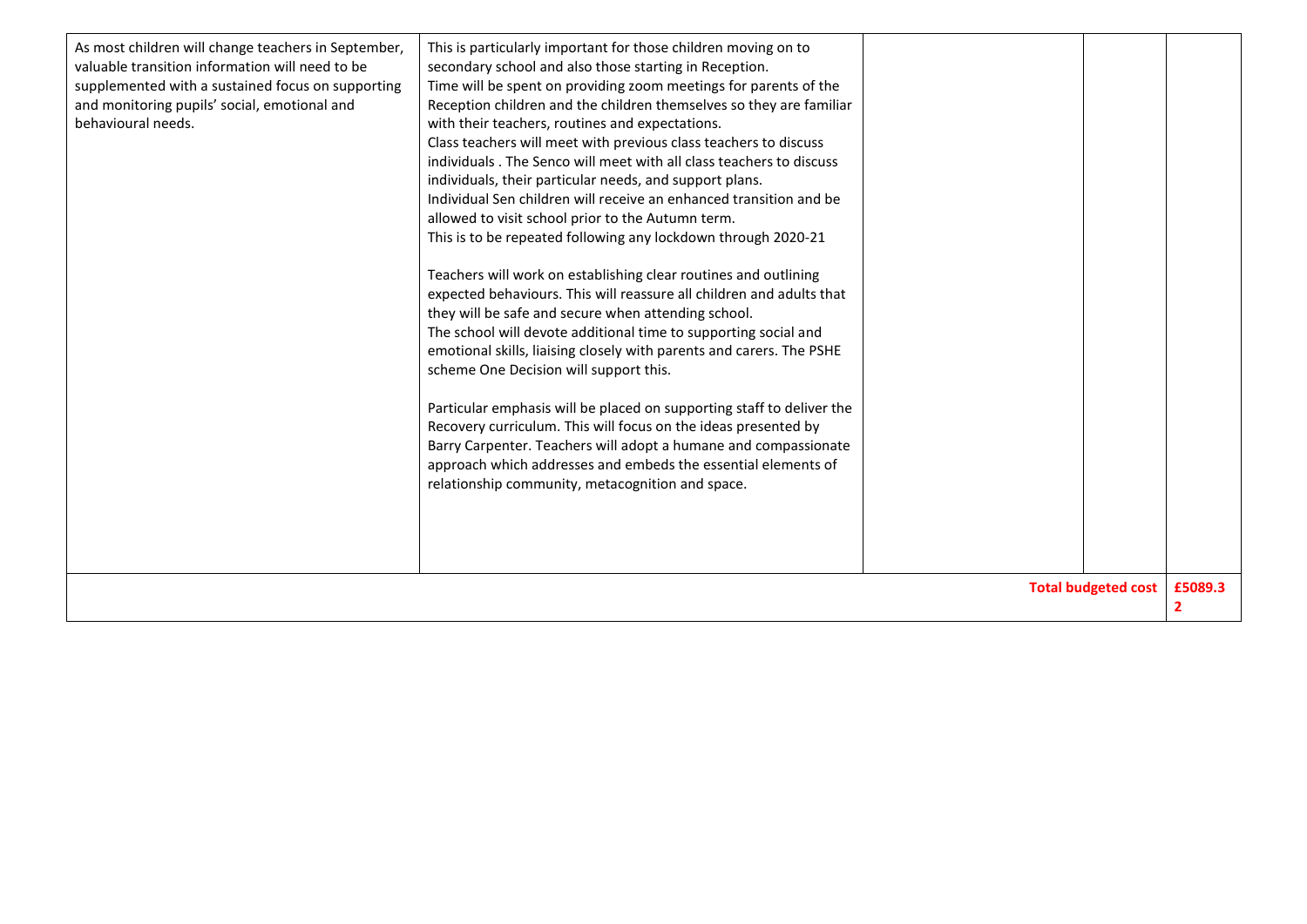| <b>Targeted approaches</b><br>ii.                                                                                                                                                                                                                                                                                                                                                                                                                                                                                                                                                                                                                                                                        |                                                                                                                                                                                                                                                                                                                                                                                                                                                                                                                                                                                                                                                                                                                                                                                                                                                                                                                                                                                                                                                                                                                                                                                           |                        |                   |                        |
|----------------------------------------------------------------------------------------------------------------------------------------------------------------------------------------------------------------------------------------------------------------------------------------------------------------------------------------------------------------------------------------------------------------------------------------------------------------------------------------------------------------------------------------------------------------------------------------------------------------------------------------------------------------------------------------------------------|-------------------------------------------------------------------------------------------------------------------------------------------------------------------------------------------------------------------------------------------------------------------------------------------------------------------------------------------------------------------------------------------------------------------------------------------------------------------------------------------------------------------------------------------------------------------------------------------------------------------------------------------------------------------------------------------------------------------------------------------------------------------------------------------------------------------------------------------------------------------------------------------------------------------------------------------------------------------------------------------------------------------------------------------------------------------------------------------------------------------------------------------------------------------------------------------|------------------------|-------------------|------------------------|
| Desired outcomes and how they will be<br>measured                                                                                                                                                                                                                                                                                                                                                                                                                                                                                                                                                                                                                                                        | Chosen action/approach                                                                                                                                                                                                                                                                                                                                                                                                                                                                                                                                                                                                                                                                                                                                                                                                                                                                                                                                                                                                                                                                                                                                                                    | Impact (once reviewed) | <b>Staff lead</b> | <b>Review</b><br>date? |
| 1-to-1 and small group tuition<br>EEF To be most effective, creating a three-<br>way relationship between tutor, teacher<br>and pupils is essential, ensuring that tuition<br>is guided by the school, linked to the<br>curriculum and focused on the areas<br>where pupils would most benefit from<br>additional practice or feedback. Schools<br>should therefore explicitly plan for how to<br>best manage relationships with external<br>tutors and ensure that staff have time to<br>influence how these sessions are used and<br>to receive appropriate feedback from<br>tutors and from participating pupils.<br>Tuition delivered by qualified teachers is<br>likely to have the highest impact. | Additional TA costs Rec, Y2, Y5 Total cost: £11887.54<br>Additional costs of equipment and resources £ 589<br>Reception - Additional TA time (4days/week) to deliver speech<br>and language programmes and support the development of<br>early language.<br>Additional TA time to cover the absence of colleagues.<br>Year 1 - Teaching assistant employed to support a child with<br>health care needs. This TA also works with a small group<br>supporting the teaching of early Read Write Inc programme.<br>Additional support in place should<br>Year 2 - Differentiated Read write Inc groups - Small group<br>work. Additional maths time in the afternoon supported by<br>additional hours for a TA<br>Year 3 - Additional Read Write Inc lessons for 6 children<br>identified as requiring extra support with phonics.<br>Mighty Mathematicians - additional 10 minutes/day<br>intervention on key number facts exploring the story of teen<br>numbers and developing number fluency.<br>Year 4 - Additional teacher relocated to support children<br>during core subjects one day/week. Spring 2021 - additional<br>TA employed to support children with additional needs. Some |                        |                   | Feb 21<br>Feb 21       |
|                                                                                                                                                                                                                                                                                                                                                                                                                                                                                                                                                                                                                                                                                                          | of the Covid premium used to pay for this.                                                                                                                                                                                                                                                                                                                                                                                                                                                                                                                                                                                                                                                                                                                                                                                                                                                                                                                                                                                                                                                                                                                                                |                        |                   |                        |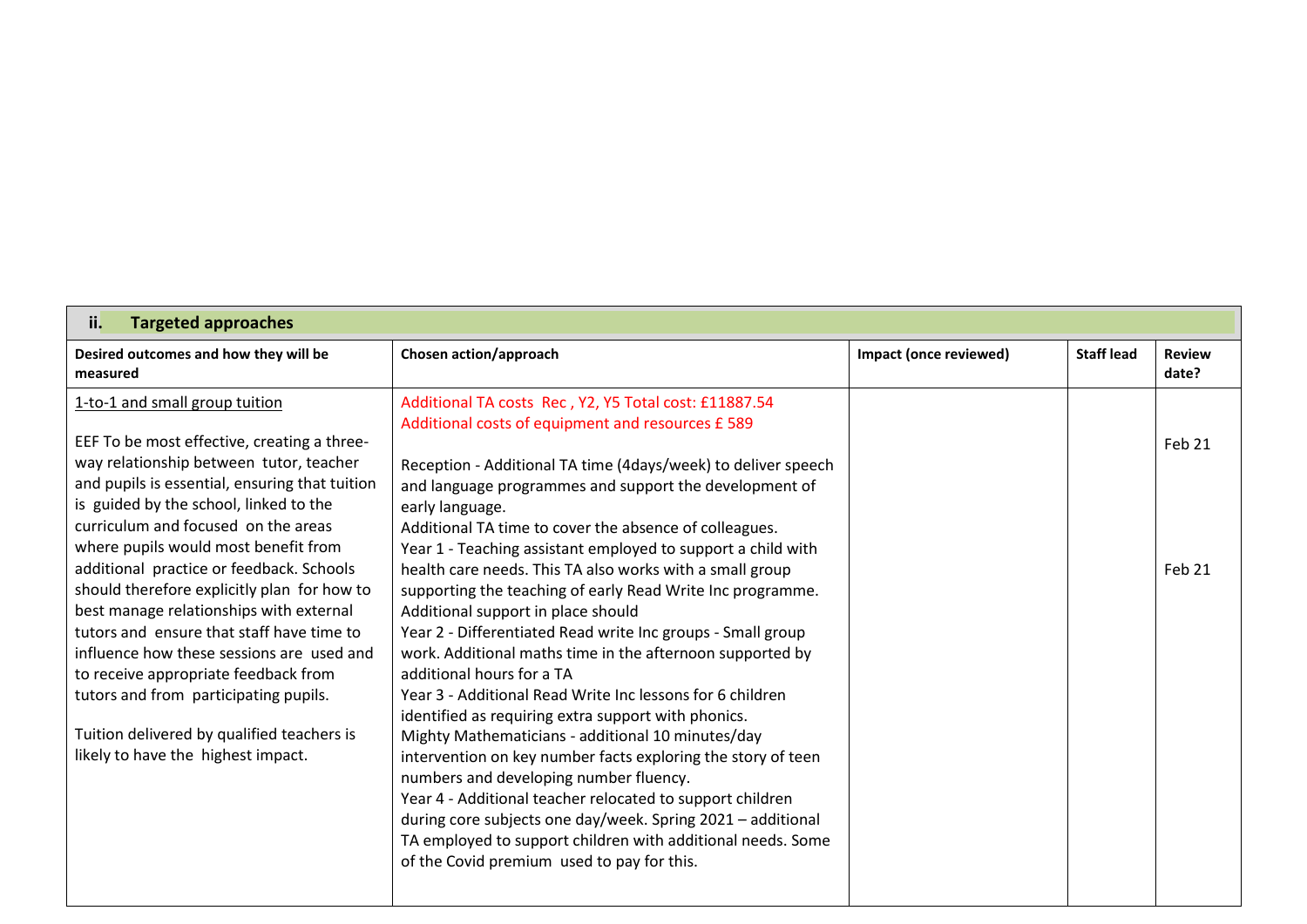|                                                | Year 5 - Small group tuition in Year 5 four mornings each week.           |  |         |
|------------------------------------------------|---------------------------------------------------------------------------|--|---------|
|                                                | Additional Teaching Assistant time - 3 days/week to support               |  |         |
| Bespoke tuition purchased through the National | children.                                                                 |  |         |
| <b>Tutoring Programme</b>                      | Year 6 - Children supported by two teachers three                         |  |         |
| The National Tutoring Programme is a           | mornings/week.                                                            |  |         |
| government initiative to support these pupils  | Intervention and small group work.                                        |  |         |
| through heavily subsidised tutoring from       | Third Space 1:1 Maths tuition.                                            |  |         |
| approved Tuition Partners like Third Space     | Additional costs of tuition £1031.25                                      |  |         |
| Learning.                                      | Third Space provide tuition for children who require more                 |  |         |
|                                                | focused maths support to help them progress when they                     |  |         |
|                                                | return to school.                                                         |  |         |
|                                                | We have chosen children who have struggled to make progress               |  |         |
|                                                | when working at home and children from disadvantaged                      |  |         |
|                                                | backgrounds who may have had fewer opportunities for                      |  |         |
|                                                | learning throughout school closures.                                      |  |         |
|                                                | The online one to one maths tuition programmes are designed               |  |         |
|                                                | to identify and plug individual pupil gaps, and to help re-               |  |         |
|                                                | engage pupils with their learning through weekly online one to            |  |         |
|                                                | one maths lessons from specialist maths tutors.                           |  |         |
|                                                | Pupils learn with the same tutor each week. Regular Lessons               |  |         |
|                                                | are chosen to plug individual knowledge gaps across the Year              |  |         |
|                                                | 1-6 curriculum, plug gaps in learning, develop confidence and             |  |         |
|                                                | enjoyment of maths.                                                       |  |         |
|                                                |                                                                           |  |         |
|                                                | We have identified (the maximum number) of 15 children who                |  |         |
|                                                | are working below or just at expectations in years 4-6.                   |  |         |
|                                                |                                                                           |  |         |
|                                                |                                                                           |  |         |
|                                                |                                                                           |  |         |
| Intervention programme                         | Purchase of interventions - £1319                                         |  |         |
|                                                | Intervention programmes bespoke to each year group.                       |  |         |
| EEF - Some pupils will require high quality,   | Potential cost of supply staff when training.                             |  | July 21 |
| structured, targeted interventions to          | Reception have signed up to the NELI programme. This is a free            |  |         |
| make progress. These interventions             | programme but it requires training staff in the delivery.                 |  |         |
| should be carefully targeted through           |                                                                           |  |         |
| identification and assessment of need          | Oral language skills form a crucial foundation for thinking, learning     |  |         |
| and the intensity should be monitored.         | and social interaction. Children's oral language ability during their     |  |         |
|                                                | early years is one of the strongest predictors of success in literacy and |  |         |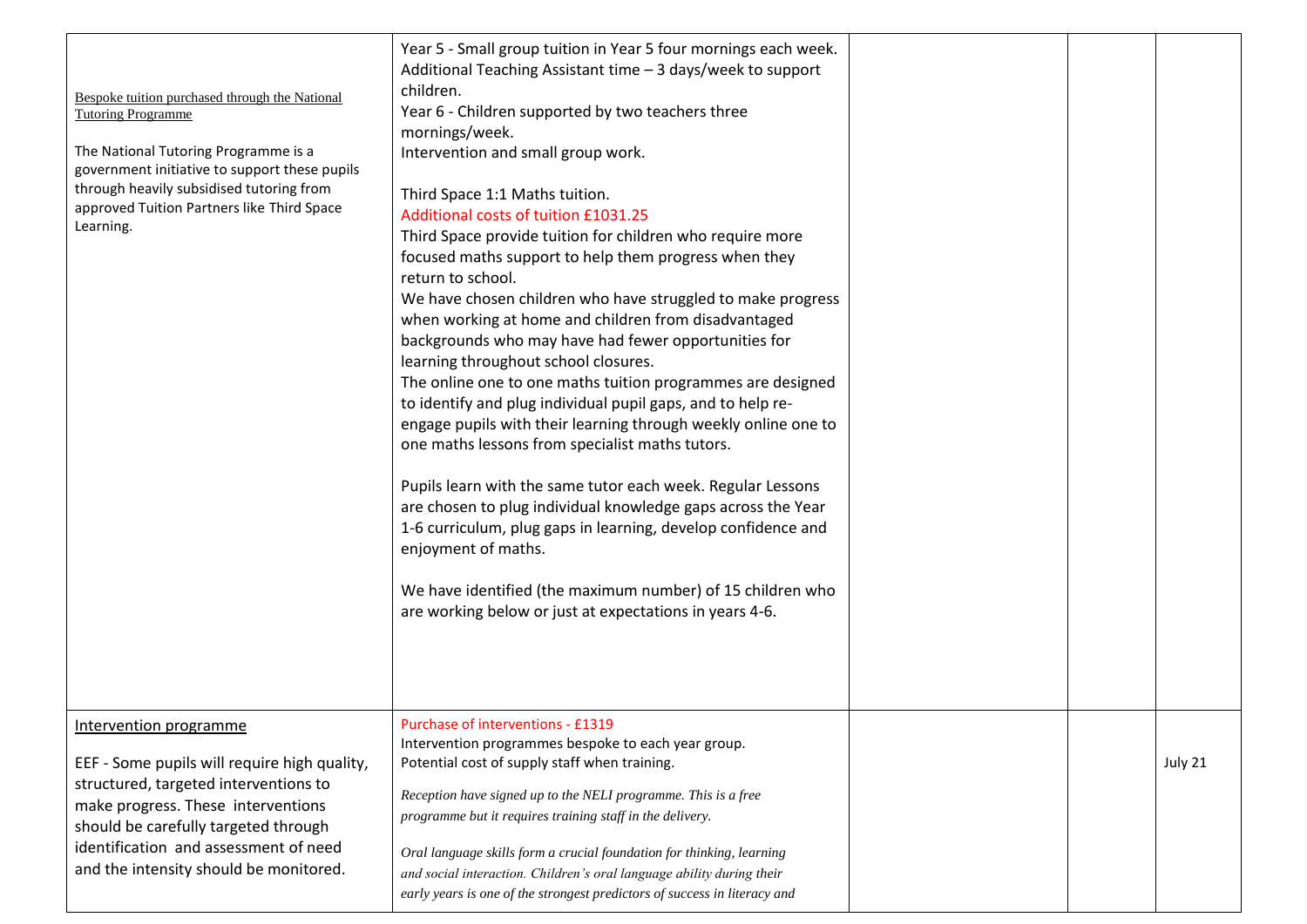|                                              | numeracy and later employment and wellbeing. The Reception Nuffield   |                            |           |
|----------------------------------------------|-----------------------------------------------------------------------|----------------------------|-----------|
| EEF - the use of TAs to deliver high quality | Early Language Intervention Programme (NELI), through several         |                            |           |
| interventions, which complement the          | robust EEF trials, has been shown to improve children's oral language |                            |           |
| work of the teacher, is a 'best bet' and     | and early literacy skills.                                            |                            |           |
| could be a powerful way of mitigating any    |                                                                       |                            |           |
| impacts of time away from school and         |                                                                       |                            |           |
| see positive gains for pupils. Schools       |                                                                       |                            |           |
| should adopt one or two well-chosen, and     |                                                                       |                            |           |
| well-implemented, TA-led interventions,      |                                                                       |                            |           |
| judiciously used to complement and           |                                                                       |                            |           |
| extend class-based teaching and learning.    |                                                                       |                            |           |
|                                              |                                                                       |                            |           |
| Extended school time                         |                                                                       |                            |           |
| We have considered this and decided that it  |                                                                       |                            |           |
| is not an approach we want to adopt.         |                                                                       |                            | Ongoing   |
|                                              |                                                                       | <b>Total budgeted cost</b> | £13795.54 |
|                                              |                                                                       |                            |           |
|                                              |                                                                       |                            |           |

| iii.<br><b>Wider Strategies</b>                                                                                                                                                                                                                                                                                |                                                                                                                                                                                                                                                                                                                                                                                                                                                                                                                                                                                                                                                                                                                                                                          |                        |                   |                        |
|----------------------------------------------------------------------------------------------------------------------------------------------------------------------------------------------------------------------------------------------------------------------------------------------------------------|--------------------------------------------------------------------------------------------------------------------------------------------------------------------------------------------------------------------------------------------------------------------------------------------------------------------------------------------------------------------------------------------------------------------------------------------------------------------------------------------------------------------------------------------------------------------------------------------------------------------------------------------------------------------------------------------------------------------------------------------------------------------------|------------------------|-------------------|------------------------|
| <b>Desired outcome</b>                                                                                                                                                                                                                                                                                         | Chosen action/approach                                                                                                                                                                                                                                                                                                                                                                                                                                                                                                                                                                                                                                                                                                                                                   | Impact (once reviewed) | <b>Staff lead</b> | <b>Review</b><br>date? |
| Supporting parents and carers<br>EEF it is clear that planning to support families and the<br>necessity for the ongoing support of, and communication with,<br>parents and carers is vital.<br>Such support will enable parents and carers to feel fully<br>competent and able to help their children at home. | We ensure we invest in strong relationships with parents.<br>Senior leaders maintain contact with children who are forced<br>to isolate from school.<br>We will support parents by providing clear guidance on what<br>will happen in the event of school closures or pupil absences.<br>We are providing support packs on how to use google<br>classroom and how to access different sites such as TT Rock<br>Stars and Spelling shed.<br>We are working on a differentiated approach to supporting<br>pupils - helping those Sen and other children who need<br>additional physical materials.<br>We will be ensuring home learning is purposeful,<br>achievable and well monitored by staff. We recognise some<br>families are unable to access home learning through |                        |                   | Feb 21<br>Feb 21       |